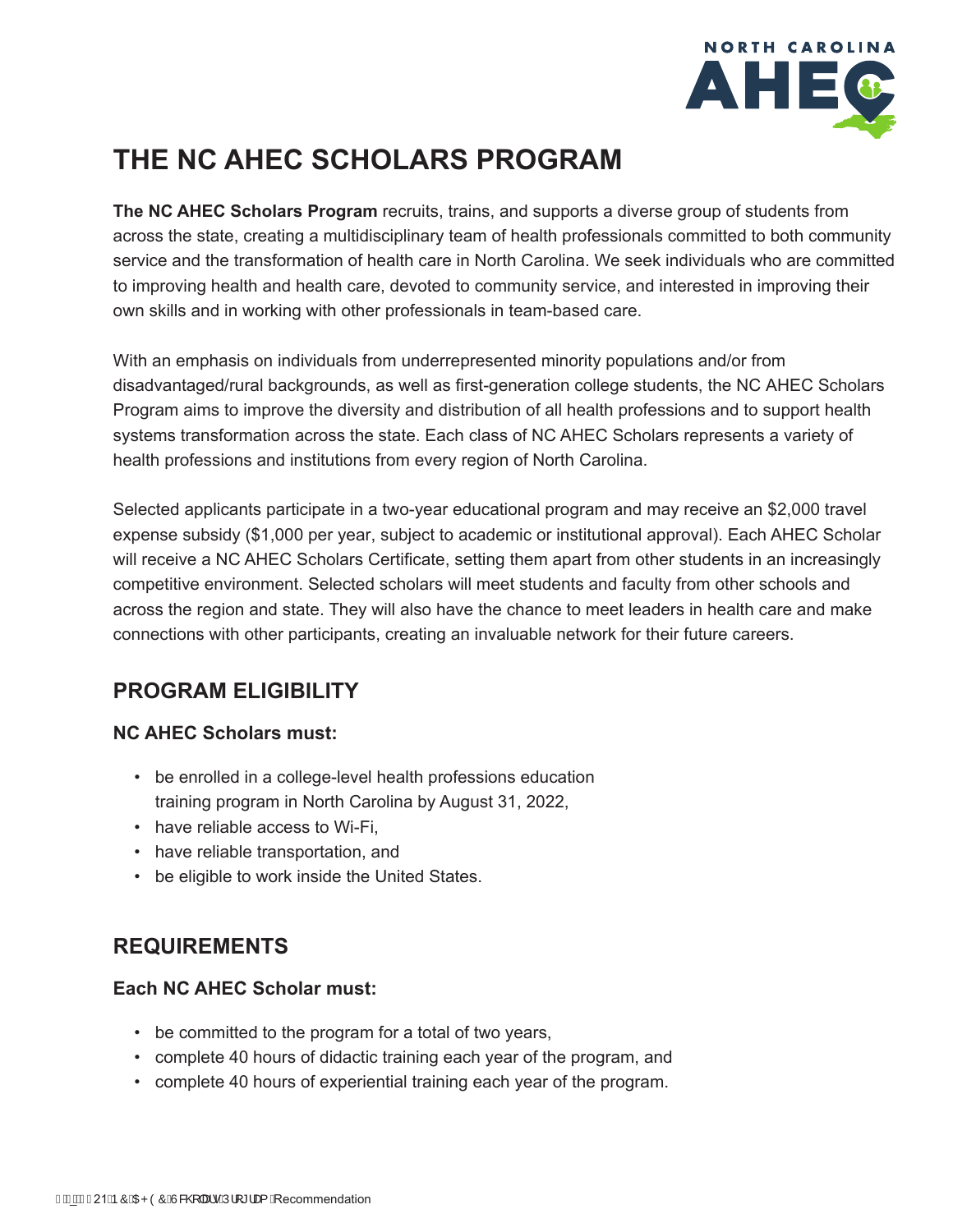Applicant's name:

Your name and title:

How do you know this applicant?

Please describe this applicant's strengths:

Please share with us why you think this applicant would make an ideal candidate for the NC AHEC Scholars Program?

Please share with us any information about this applicant that would help us make an informed decision as to whether to select him or her into the NC AHEC Scholars Program: